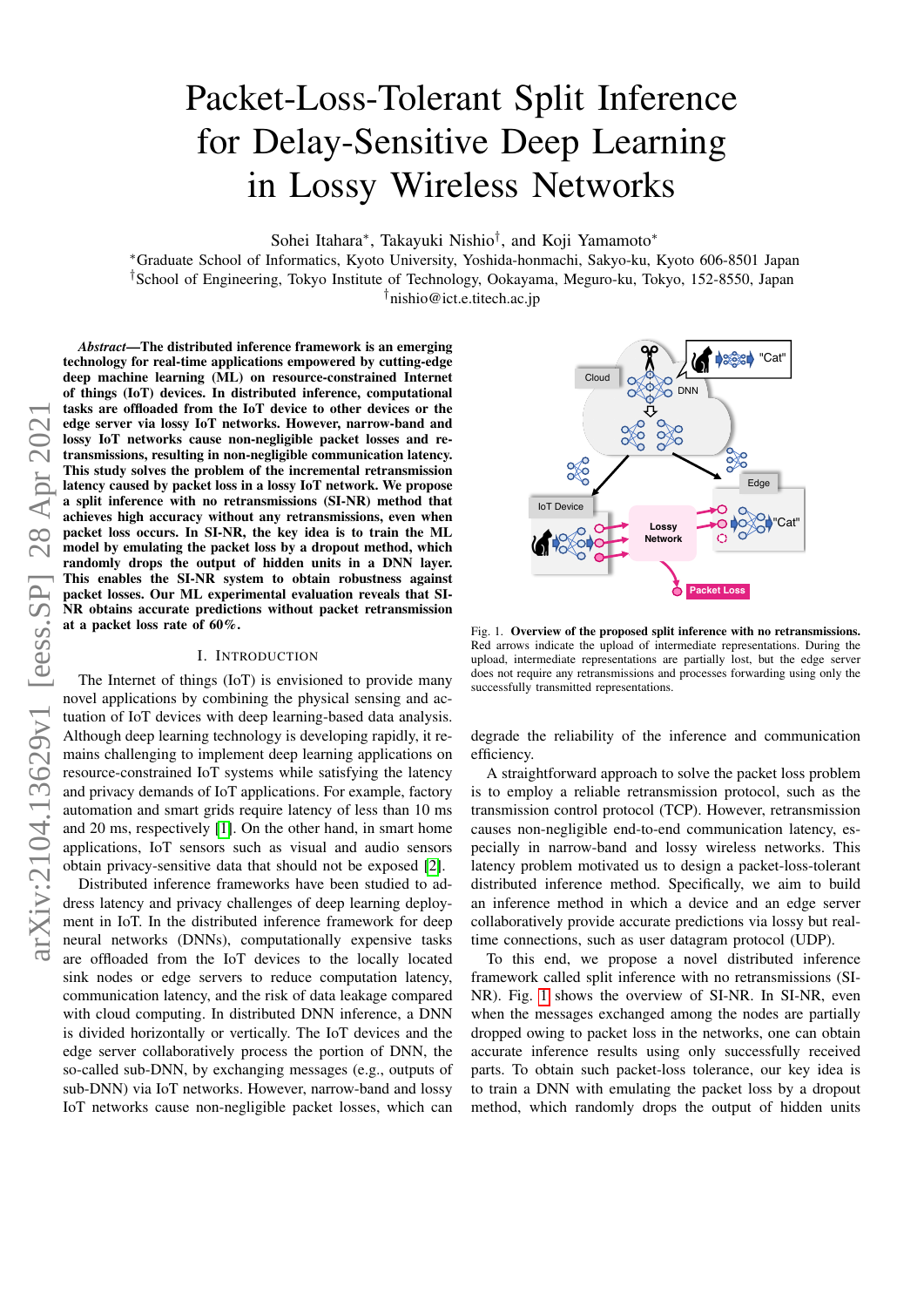in a DNN layer. This training enables the model to predicts output accurately from dropped information. We evaluate our method using an object classification task, CIFAR-10. The results showed that our method achieved satisfactory accurate results even with a high packet loss rate.

# II. RELATED WORK: DISTRIBUTED INFERENCE FOR DEEP NEURAL NETWORKS

Distributed inference is a technique for performing an inference task collaboratively on multiple nodes. This study focuses on distributed inference with DNNs, called distributed DNN inference [\[3\]](#page-5-2)–[\[8\]](#page-5-3). In distributed inference frameworks, the DNN is horizontally [\[3\]](#page-5-2)–[\[6\]](#page-5-4) or vertically [\[7\]](#page-5-5), [\[8\]](#page-5-3) partitioned, and the IoT devices and the edge server collaboratively process DNN inference. In the inference with a vertical model split, IoT devices and edge servers process sub-DNNs in parallel with shared input data to accelerate the computation by parallel processing. On the other hand, in the inference with a horizontal model split, the IoT device and the edge server process their sub-DNNs sequentially. First, an IoT device that obtains sensor data processes a sub-DNN. Subsequently, other devices process their sub-DNNs with the outputs of other sub-DNNs in order of the original DNN. Therefore, the inference with a horizontal model split may require longer computational time than the vertical model split. However, the horizontal split involves less risk of data leakage than the vertical split because the entire raw data are processed by the source IoT device and not shared, whereas portions of raw data are shared in the vertical split. Thus, this study focuses on the horizontal split to satisfy the data-privacy demands of IoT applications.

Details of the distributed DNN inference with a horizontal model split are explained as follows. A well-trained DNN is divided into sub-DNNs by layers. The input-side sub-DNN is stored by the IoT device, and the output-side sub-DNN is stored by the edge server. The device obtains the output of the sub-DNN (i.e., the intermediate representations of the original DNN) from the raw input. Next, the intermediate representation is transmitted to the edge server, and the server generates an inference result from the intermediate representation with its sub-DNN. Some techniques [\[5\]](#page-5-6), [\[9\]](#page-5-7) were proposed to reduce the communication cost of transmitting intermediate representations. These methods reduced the amount of traffic in distributed inference, but the problem of packet loss in lossy IoT networks has not been addressed. Unlike these works, this study aims to provide a packet loss-tolerant distributed inference method, which is an orthogonal work.

The impact of packet loss on DNN inference was studied in [\[10\]](#page-5-8). In [\[10\]](#page-5-8), it is assumed that all DNN inference tasks are offloaded to the server, and the input images are corrupted owing to UDP packet loss. This study revealed that, as reported for conventional centralized inference [\[11\]](#page-5-9), the DNN can provide accurate predictions for partially corrupted images in environments where the packet loss rate is less than 1%. This work demonstrated the feasibility and effectiveness of employing UDP for AI-empowered time-critical applications in nonlossy networks and has motivated us to build a distributed



<span id="page-1-0"></span>Fig. 2. Detailed procedure of the proposed split inference with no retransmissions. Red arrows indicate the upload of the intermediate representations from the device to the edge server via the UDP connection, which does not retransmit dropped packets. The edge server obtains prediction results using only the successfully transmitted intermediate representations.

inference method that can withstand harsh environments, i.e., lossy IoT networks where the packet loss rate could be more than several tens of percent.

# <span id="page-1-1"></span>III. PROPOSED METHOD: SPLIT INFERENCE WITH NO **RETRANSMISSIONS**

As shown in Fig. [2,](#page-1-0) the system model consists of a cloud server, an edge server, and an IoT device. The cloud server trains a DNN model to solve the inference tasks generated on the IoT device. The portions of the well-trained DNN (sub-DNNs) are distributed to the IoT device and the edge server. The IoT device and edge server solve inference tasks collaboratively with distributed sub-DNNs. The device has a much weaker computational capacity than the cloud server and the edge server. We assume that the cloud server holds a sufficient amount of data and computational capacity to train the DNN model.

The proposed distributed inference method called split inference with no retransmissions (SI-NR) consists of two phases: a model training phase and a split inference (SI) phase. In the model training phase, the cloud server trains a DNN using a preobtained dataset. To achieve robustness to packet loss in the SI phase, the DNN is trained by emulating the packet loss using a dropout method. Details of the model training are described in the next section. The trained DNN is horizontally divided into an input-side and output-side of the original DNN, which are called input sub-DNN and output sub-DNN, as shown in Fig. [2.](#page-1-0) The input and output sub-DNNs are sent to the device and the edge server, respectively. The SI phase is conducted when an inference task is generated in the IoT device. In the SI phase, the device generates intermediate representations using the input sub-DNN and sends the intermediate representations to the edge server via the UDP connection, which does not retransmit dropped packets.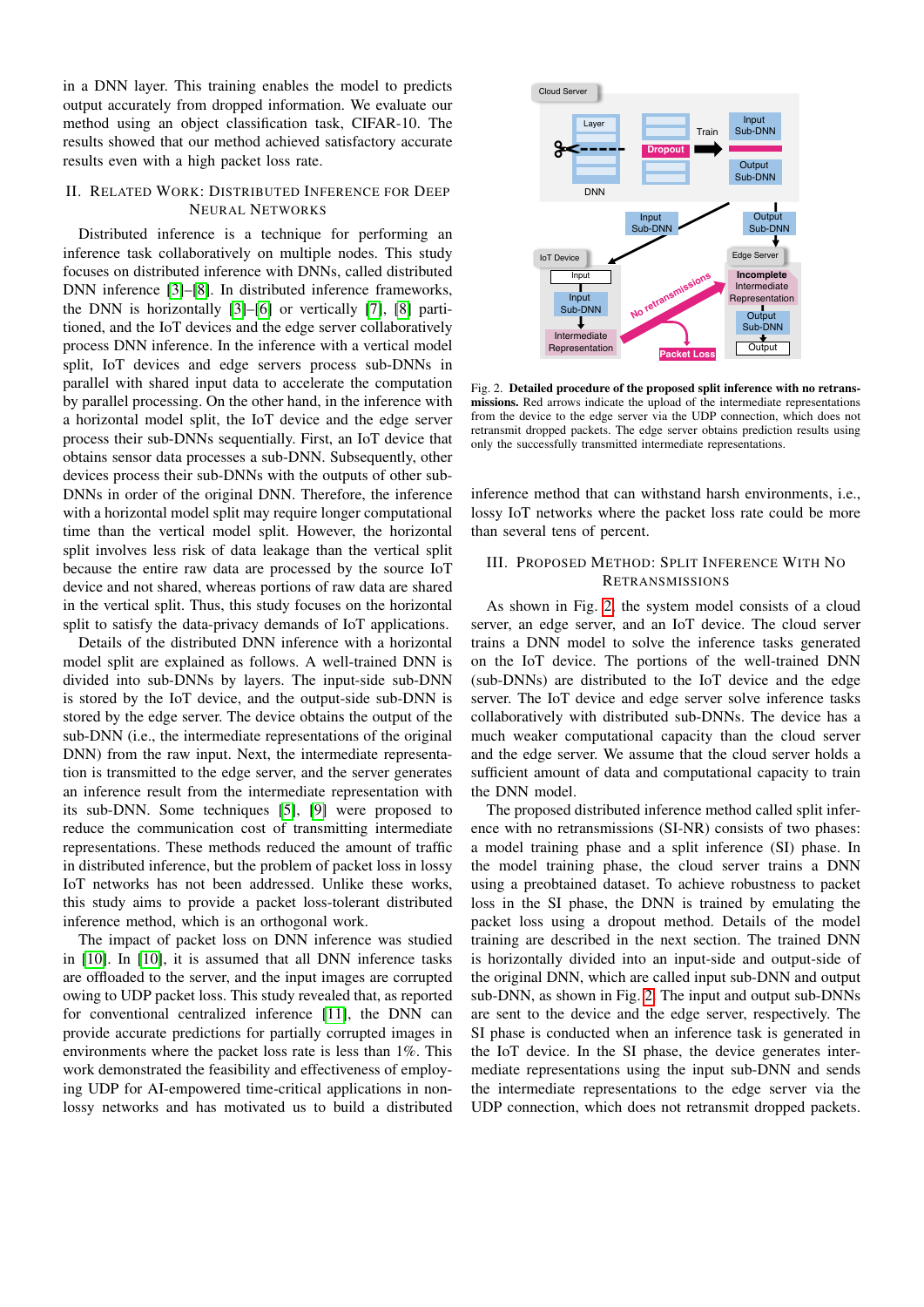The edge server obtains the prediction results with the output sub-DNN by inputting the successfully received intermediate representations from the IoT device.

This study assumes that the transmitted intermediate representations are probabilistically dropped in the communication channel owing to packet loss. More formally, considering that the device sends a vector  $x$  via a communication channel with a packet loss rate  $p$ , the edge server successfully receives a vector  $f^c(\boldsymbol{x}, p)$  denoted as follows:

$$
f^{\mathrm{c}}(\boldsymbol{x},p)=\boldsymbol{x}\odot\boldsymbol{m}(p),\qquad \qquad (1)
$$

where operator  $\odot$  indicates the element-wise product and  $m(p)$  is a binary vector derived from the Bernoulli distribution with an expected value of  $1 - p$ .

In a real-world communication system, the vector of the intermediate representations  $x$  is divided into multiple packets and then transmitted. Therefore, when a packet is dropped, the consecutive elements of  $x$  are lost. To avoid such burst loss, the device shuffles the elements of the vector and stores them in packets. The edge server constructs vector  $x$  from successfully received packets, which results in [\(1\)](#page-2-0).

## *A. Training a packet-loss-tolerant model*

We leverage a dropout technique [\[12\]](#page-5-10) to make a DNN model tolerant to packet loss. The dropout technique was originally proposed as an efficient regularization method for DNNs, and it randomly drops the output of hidden units in a DNN layer. The dropout can train the DNN for longer periods without overfitting, which improves the test accuracy [\[12\]](#page-5-10). Thus, the dropout technique has been used in various DNN architectures. In this study, we leverage the dropout to emulate packet loss in the model training phase and enable the model to perform accurate inferences from incomplete intermediate representations.

In each training iteration with the dropout technique, the outputs of the hidden units are set to zero using a dropout layer with a dropout rate  $r$ . In addition to omitting the hidden unit outputs, the surviving (not omitted) hidden units are multiplied by  $1/(1-r)$ . More formally, the dropout behavior  $f^d(\cdot,r)$  is represented as follows:

$$
\boldsymbol{x}_{i+1} = f^{\mathrm{d}}(\boldsymbol{y}_i, r) = \frac{1}{1-r} \boldsymbol{y}_i \odot \boldsymbol{m}(r), \tag{2}
$$

where  $y_i$  is the hidden unit of the *i*th layer, and  $x_{i+1}$  is the input of the  $i + 1$ th layer. Comparing equations [\(1\)](#page-2-0) and [\(2\)](#page-2-1), we find that the drops of intermediate representations due to packet loss can be emulated by the dropout technique in the training phase. Therefore, the model trained with the dropout technique can provide accurate inferences even when the intermediate representations are dropped because of the packet loss. The detailed training procedure is described as follows.

The cloud server first determines a division point, which separates a DNN into input and output sub-DNNs. The division point is determined by considering the computational capacity of the IoT device and the edge server. When the

DNN is separated close to the input layer, the input sub-DNN becomes small, which requires less computational power on the IoT device because more computational tasks are offloaded to the edge server. A dropout layer is inserted into the division point, and then the model with the dropout layer is trained with the preobtained datasets. Finally, the well-trained DNN is horizontally divided at the division point into the input and output sub-DNNs by removing the dropout layer. More formally, the entire DNN model is denoted as  $f<sup>ent</sup>(·|\boldsymbol{w}^{ent})$ , where  $w^{\text{ent}}$  are trainable parameters. The entire DNN consists of two DNNs connected by the dropout layer as follows:

<span id="page-2-0"></span>
$$
f^{\text{ent}}(\cdot|\boldsymbol{w}^{\text{ent}}) = f^{\text{out}}(\cdot|\boldsymbol{w}^{\text{out}}) \circ f^{\text{dr}}(\cdot,r) \circ f^{\text{in}}(\cdot|\boldsymbol{w}^{\text{in}}),\quad(3)
$$

where  $f^{\text{in}}(\cdot|\mathbf{w}^{\text{in}})$ ,  $f^{\text{out}}(\cdot|\mathbf{w}^{\text{out}})$ , and  $f^{\text{dr}}(\cdot,r)$  indicate the input sub-DNN, output sub-DNN, and dropout layer with a dropout rate of r, respectively. The input sub-DNN  $f^{\text{in}}(\cdot|\boldsymbol{w}^{\text{in}})$ and an output sub-DNN  $f^{\text{out}}(\cdot|\boldsymbol{w}^{\text{out}})$  are distributed to the IoT device and the edge server, respectively.

Training with a larger dropout rate implies that the DNN is trained to adapt to a more lossy communication channel, which improves the packet loss tolerance. On the other hand, as mentioned in [\[12\]](#page-5-10), a larger training dropout rate degrades the achievable model performance, i.e., performance without any packet loss. Therefore, the dropout rate is selected considering both the packet loss rate of the channel and the model performance requirements.

#### *B. Details of the split inference phase*

The SI phase is conducted when an inference task with input  $x$  is generated in the IoT device. First, the device generates the intermediate representations  $y^{\text{int}}$  as follows:

$$
\boldsymbol{y}^{\text{int}} \coloneqq \{y_i^{\text{int}} \mid y_i^{\text{int}} \in f^{\text{in}}(\boldsymbol{x} \mid \boldsymbol{w}^{\text{in}}) \}.
$$
 (4)

The elements of vector  $y<sup>int</sup>$  are stored in packets to transmit them to the edge server. As mentioned in Section [III,](#page-1-1) if the elements are stored in packets in order, a packet loss causes the loss of consecutive elements, which is not consistent with the assumption of packet loss in the model training. Instead, the device permutates the elements randomly and stores them in packets. A packet  $p_i$  is represented as follows:

$$
\boldsymbol{p}_i \coloneqq \{ y_{k_j}^{\text{int}} \mid i \leq j < i + s \},\tag{5}
$$

<span id="page-2-1"></span>where  $k_j$  and s are the permuted identification of the element and the number of elements stored in a packet, respectively. The edge server reconstructs the vector of intermediate representations from a subset of transmitted packets  $P<sup>r</sup>$ , where

$$
\boldsymbol{P}^{\text{r}} = \{ \boldsymbol{p}_i \mid \boldsymbol{p}_i \text{ is received successfully} \}. \tag{6}
$$

Next, the edge server multiplies  $1/(1-p)$  to the vector, where  $p$  is the packet loss ratio, similarly to the dropout layer in the training phase. Thus, the reconstructed vector is calculated as

$$
\boldsymbol{y}^{\text{int}'} = \frac{1}{1-p} \boldsymbol{y}^{\text{int}} \odot \boldsymbol{m}(p). \tag{7}
$$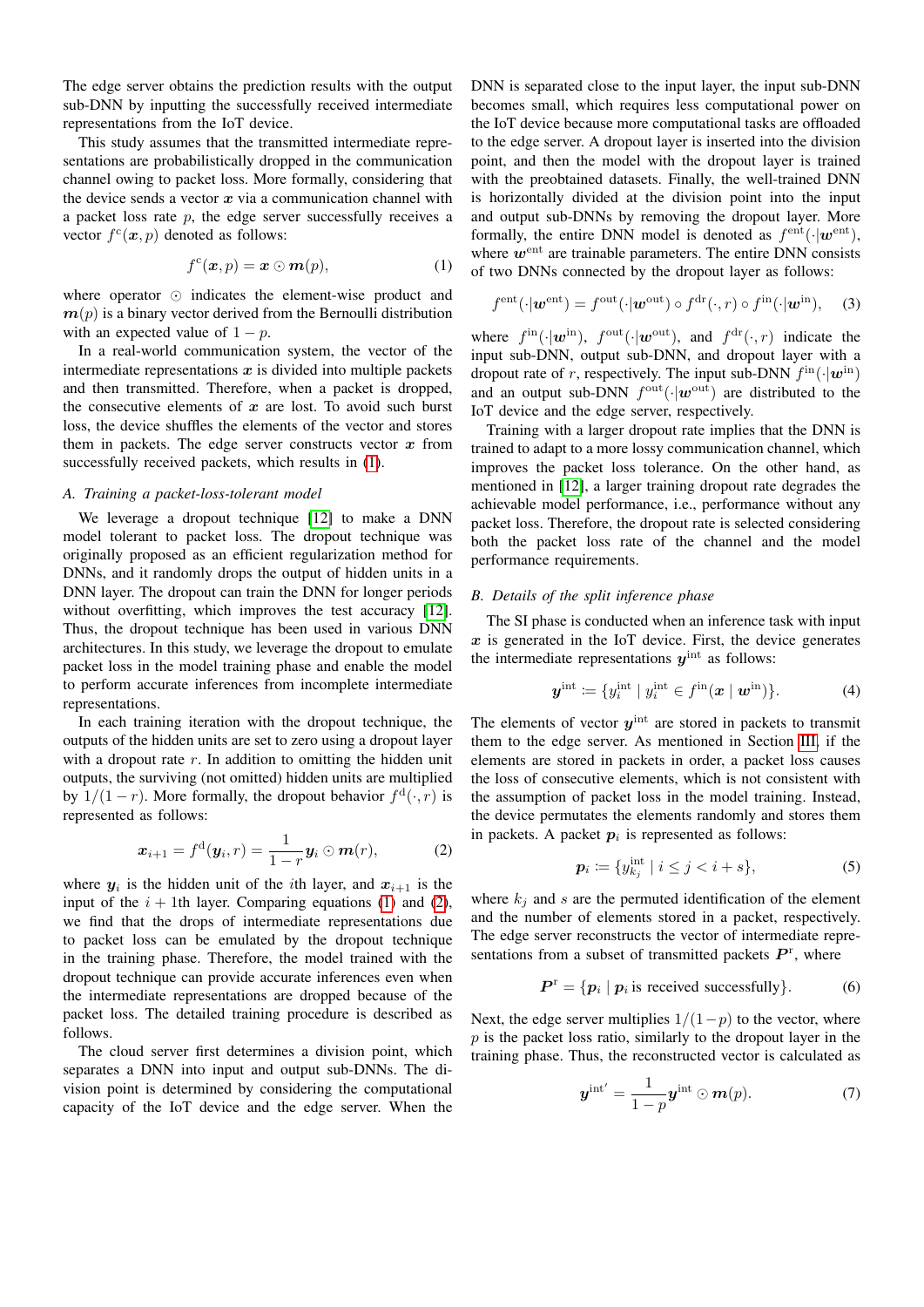Let  $f^{c'}(\cdot, p)$  denote the communication channel with a packet loss rate p and the multiplication of  $1/(1-p)$ . The prediction result  $y^{\text{pred}}$  can be written as

$$
\boldsymbol{y}^{\text{pred}} = f^{\text{out}}(\cdot | \boldsymbol{w}^{\text{out}}) \circ f^{c'}(\cdot, p) \circ f^{\text{in}}(\boldsymbol{x} | \boldsymbol{w}^{\text{in}}). \qquad (8)
$$

If  $f^{dr}(\cdot, r)$  in the training phase is close to  $f^{c'}(\cdot, p)$  in the SI phase, the model is expected to accurately predict from the incomplete intermediate representations.

#### *C. Mathematical analysis of latency and accuracy*

This section provides a mathematical analysis of the transmission latency and prediction accuracy of two methods: the proposed method and the split inference with packet retransmission. Specifically, it is shown that the proposed split inference can guarantee latency, whereas the split inference with packet retransmission cannot guarantee latency but achieves a higher prediction accuracy than the proposed method.

In the proposed method, if  $n^t$  packets are transmitted using a communication channel with a packet loss rate  $p$ , the probability density function (PDF) of the number of received packets is calculated as follows:

$$
f^{\text{rec}}(n) = \begin{cases} {n \choose n} p^{n^t - n} (1 - p)^n, & \text{if } 0 \le n \le n^t; \\ 0, & \text{otherwise.} \end{cases}
$$
(9)

The expected number of received packets is denoted by  $(1$  $p)n^t$ . Let  $n^{\text{int}}$  and  $\text{acc}(\alpha)$  denote the number of packets that contain intermediate representations and the accuracy using  $\alpha$ % of intermediate representations, respectively. Then, we can obtain the PDF of the accuracy as

$$
f^{\rm acc}(\text{acc}(\alpha)) = f^{\rm rec}\left(\frac{\alpha}{100}n^{\rm int}\right). \tag{10}
$$

Assuming throughput  $b$  and packet size  $l$ , the PDF of latency is calculated as

$$
flatency(t) = \delta(t - ntT),
$$
\n(11)

where  $T = l/b$ . The variance of latency is 0, and the expected value of latency is denoted as  $n<sup>t</sup>T$ .

In contrast, all the transmitted packets are received when using packet retransmission; therefore, the PDF of the accuracy is

$$
f^{\rm acc}(\text{acc}(\alpha)) = \delta(\alpha - 100). \tag{12}
$$

PDF of latency is

$$
f^{\text{latency}}(n) = \begin{cases} {n-1 \choose n^{t}-1} p^{n-n^{t}} (1-p)^{n^{t}}, & \text{if } n \geq n^{t}; \\ 0, & \text{otherwise.} \end{cases}
$$
 (13)

Comparing the PDFs of communication latency in two methods, the proposed split inference method [\(11\)](#page-3-0) and split inference with packet retransmission [\(13\)](#page-3-1), the variance of the proposed method was 0, whereas that of the split inference with packet retransmission was larger than 0. In other words, the proposed method can guarantee latency, whereas split inference with packet retransmission cannot guarantee latency. On the other hand, comparing the PDFs of the accuracy, [\(10\)](#page-3-2)



<span id="page-3-5"></span>Fig. 3. Architecture of DNN. Each CNN block consists of two or three convolutional, batch normalization, max-pooling, and dropout layers. The FC block consists of three FC layers.

TABLE I DETAILED ARCHITECTURE OF DNN.

<span id="page-3-6"></span>

| <b>Block</b><br>ID | Num.<br>conv. layers | Num.<br>output channels | Data size of intermediate<br>representation |
|--------------------|----------------------|-------------------------|---------------------------------------------|
|                    |                      | 64                      | 65.5 kB                                     |
|                    |                      | 128                     | 32.8 kB                                     |
| 3                  |                      | 256                     | 16.4 kB                                     |
|                    |                      | 512                     | $8.2$ kB                                    |
|                    |                      | 512                     | $2.0$ kB                                    |

and [\(12\)](#page-3-3), the variance of accuracy of the proposed method was larger than 0, whereas that of the split inference with packet retransmission was 0. However, the following machine learning (ML) evaluation reveals that the range of the accuracy of the proposed method was less than 1% under a packet loss rate of several tens of percent.

### IV. EVALUATION

#### <span id="page-3-7"></span><span id="page-3-2"></span>*A. Setup*

<span id="page-3-0"></span>We conducted ML experiments as follows. An IoT device and an edge server were assumed to be connected via a wireless channel, where packets were randomly dropped with probability p. Hence, the elements of the intermediate representation vector transmitted by the IoT device were randomly dropped. To calculate the communication latency, the packet size and throughput of the wireless channel (including MAC and network layer overheads) were set to 500 bytes and 9.0 Mbit/s.

<span id="page-3-3"></span>We used an image recognition dataset, CIFAR- $10<sup>1</sup>$  $10<sup>1</sup>$ , with 50,000 training and 10,000 testing images that represented 10 image classes, such as "dog" and "ship." In the model training phase, the cloud server used all training dataset. The test dataset was used to evaluate the inference performance of the SI phase of the proposed method.

<span id="page-3-1"></span>The DNN model used in the experiments is shown in Fig. [3.](#page-3-5) The model was designed with reference to VGG16 [\[13\]](#page-5-11), which consisted of five convolutional blocks and a fully connected (FC) block. Each convolutional block included two or three  $3 \times 3$  convolution layers activated by the rectified linear unit (ReLU), and the block was followed by  $2 \times 2$  max-pooling and dropout layers. In each convolutional block, the convolutional

<span id="page-3-4"></span><sup>1</sup>[https://www.cs.toronto.edu/](https://www.cs.toronto.edu/~kriz/cifar.html)∼kriz/cifar.html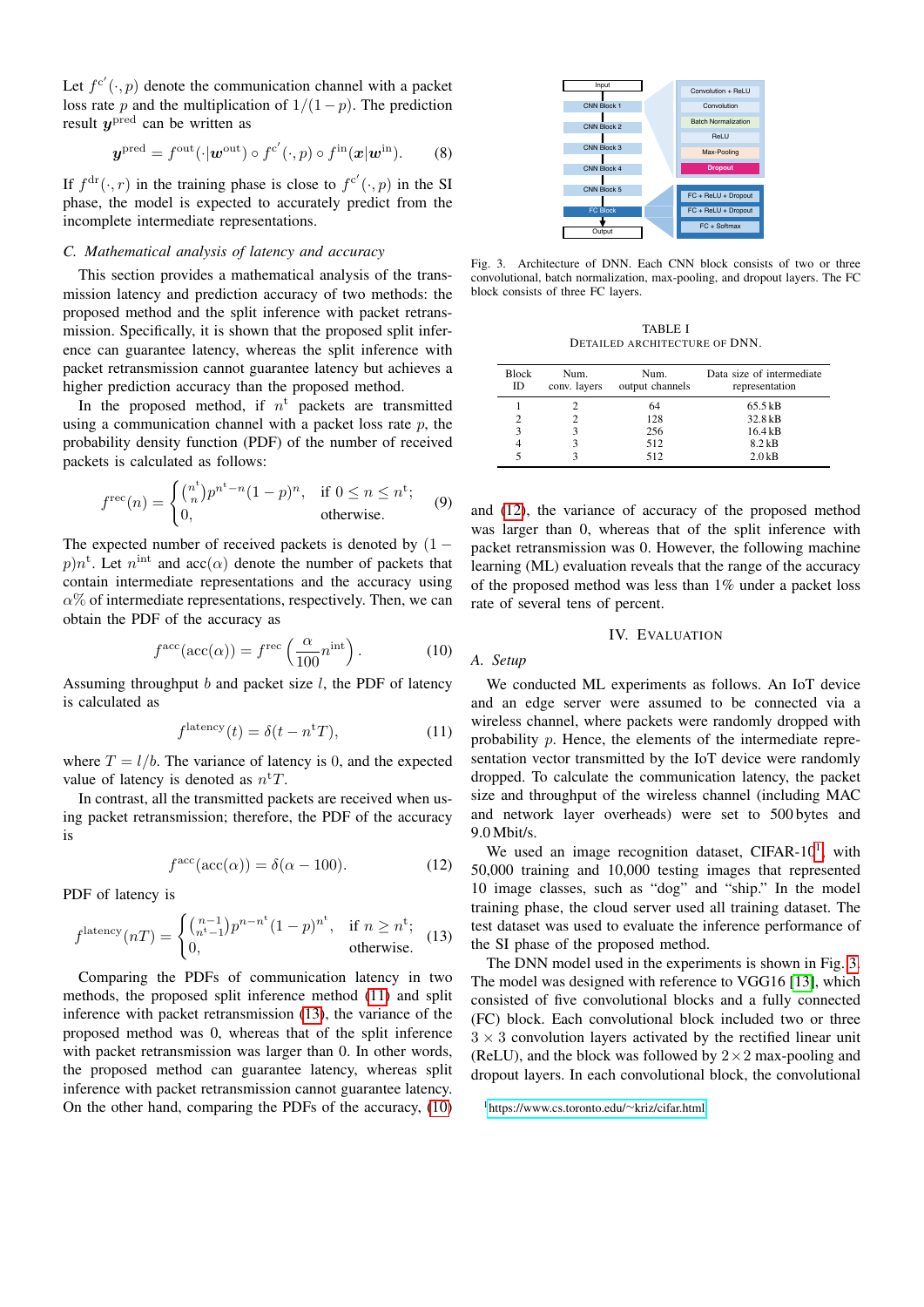

<span id="page-4-0"></span>Fig. 4. Cumulative distribution function of the accuracy and communication latency for the conventional inference with packet retransmission and the proposed split inference with no retransmissions. The number of packets to be transmitted is the same for the two methods.

layers had the same number of output channels. Additionally, one of the two convolutional layers was followed by the batch normalization layer. Table [I](#page-3-6) describes each CNN block, such as its number of convolutional layers and the data size of intermediate representations. The FC block consists of three FC layers (256 and 128 units with ReLU activation and dropout, and 10 other units activated by softmax).

The training dataset was divided into updating and validation datasets in a ratio of 9:1. The DNN model was updated using only the updating dataset for multiple epochs. In each epoch, the model is evaluated using the validation dataset. The training is completed if there are 150 epochs performed, or if the validation loss is increased after 20 epochs consecutively, which indicates that the model is starting to overfit. The same dropout rate was used to train all dropout layers. The Adam optimizer, the training rate of 0.001, and the mini-batch size of 128 were selected as hyperparameters.

To evaluate the accuracy of the split inference, the CNN was divided at a specific CNN block. Considering that the CNN is divided at the CNN block  $i$ , the input sub-DNN consists of the CNN blocks  $1, 2, \ldots, i$ , and the output sub-DNN consists of the CNN blocks  $i + 1, i + 2, \ldots, 5$ , and the FC block. The packet loss in the communication channel is emulated by the dropout. In particular, the dropout rate of the CNN block  $i$  is set to the packet loss rate  $p$ , which ranges from 0 to 0.9. The dropout rates of the other CNN blocks and the FC block were set to 0.

#### *B. Results*

*1) Cumulative distribution function of the accuracy and latency:* Fig. [4](#page-4-0) illustrates the cumulative distribution function (CDF) of the accuracy and latency for the proposed SI and conventional SI with retransmission, respectively. The CDF is obtained from [\(10\)](#page-3-2), [\(11\)](#page-3-0), [\(12\)](#page-3-3), and [\(13\)](#page-3-1), with the parameters described in Section [IV-A](#page-3-7) and the packet loss rate of 0.2. The model was divided at the CNN block 1. The number of transmitted packets was the same in both methods, but the proposed method received fewer packets owing to the nonretransmission policy.

In Fig. [4](#page-4-0) (a), the accuracy of the SI-NR is approximately 0.9, whereas that of the conventional SI is stable. This is because the proposed method does not perform any retransmission, and



<span id="page-4-1"></span>Fig. 5. Test accuracy without any packet loss as a function of training dropout rate. The training dropout rate of 0.0 indicates the model trained without dropout.

thus a part of the intermediate representation is stochastically dropped owing to packet loss. In contrast, the conventional method always obtains complete intermediate representations owing to the retransmission. On the one hand, the packet loss-induced accuracy degradation in the proposed method is less than 1%. This result indicates that the proposed method achieves packet loss tolerance, which is verified in more detail in the following sections.

On the other hand, Fig. [4](#page-4-0) (b) shows that the communication latency of the proposed method is stable and smaller than that of the conventional method. This is because in the proposed method, the device sends only a predefined number of packets, whereas the conventional method transmits a larger number of packets until all packets are successfully received. These results demonstrate that the proposed method achieves a guaranteed small communication latency with a slight degradation in model performance.

*2) Impact of the training dropout rate on the achievable model accuracy:* Fig. [5](#page-4-1) shows the test accuracy without any packet loss. Consistently with a previous study [\[12\]](#page-5-10), training with dropout improves testing accuracy, owing to its regularization capability. In the ML task we adopted in this evaluation, the model trained with a dropout rate of 0.2 achieved the highest test accuracy. As mentioned in [\[12\]](#page-5-10), the dropout rate that achieves the highest performance depends on the ML task and DNN architecture. Therefore, it should be tuned on the validation dataset in the training phase while considering the packet loss rate of the lossy networks.

*3) Impact of the training dropout rate on the prediction accuracy of split inference:* Fig. [6](#page-5-12) shows the decreases in test accuracy in the method without any packet loss as a function of packet loss rate, when the DNN is divided at block 1. As the packet loss rate increases, the model accuracy degrades. The proposed method with a larger training dropout rate better mitigated the performance degradation. In particular, the performance of the model trained without dropout was degraded by more than 0.1, when more than 60% of the packets were dropped. The model trained with a dropout rate of 0.4 showed only a slight performance degradation. This result demonstrates that model training with the dropout technique significantly improves the packet loss tolerance of